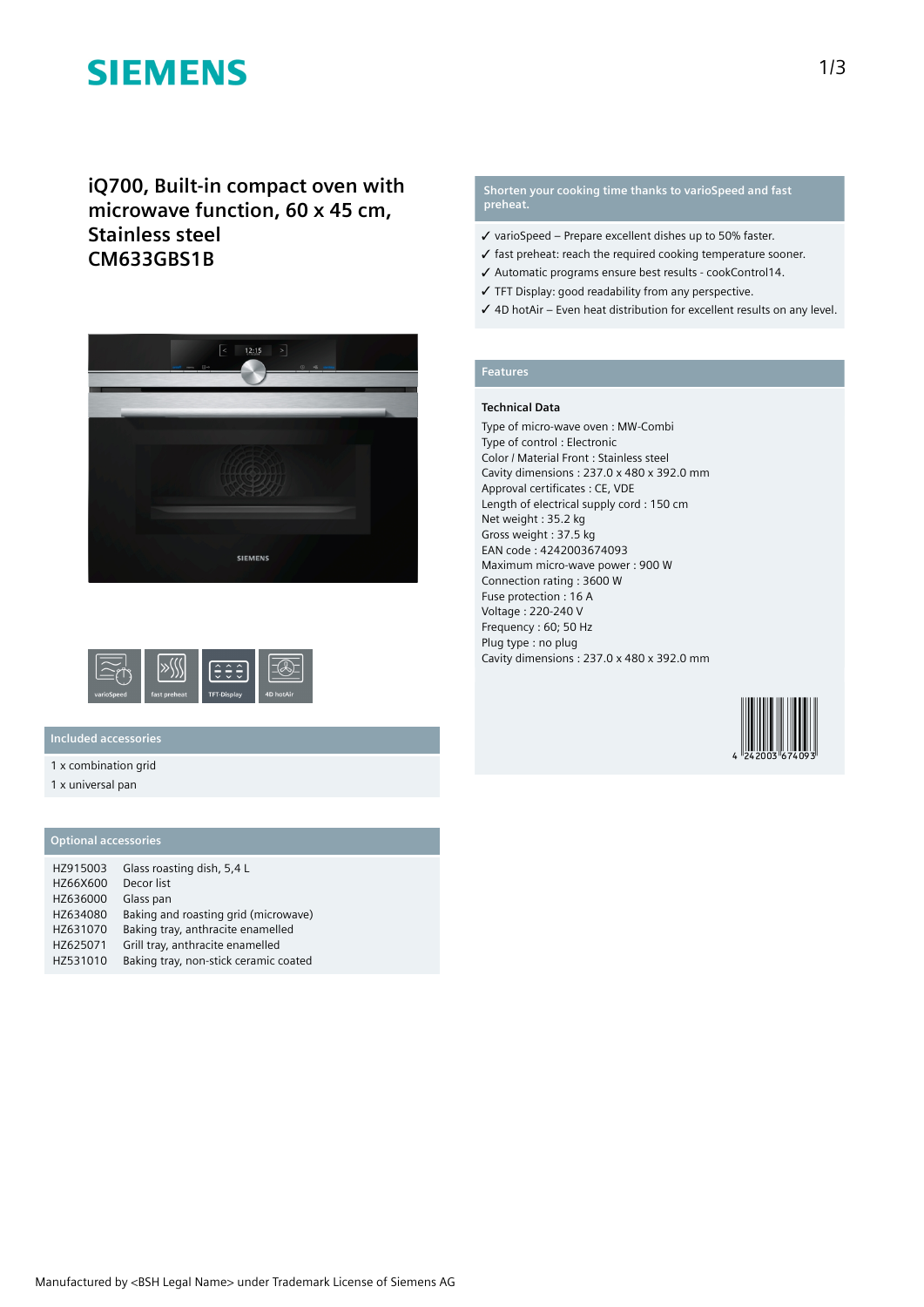# **SIEMENS**

# iQ700, Built-in compact oven with microwave function, 60 x 45 cm, **S t a i n l e s s s t e e l CM633GBS1B**

### **Features**

#### **Design**

- 2.8" TFT Display
- Drop down oven door, softClose, softOpen
- 
- ●<br>● Cavity inner surface: enamel anthracite
- Intelligent microwave inverter technology: For optimised results maximum output power will be regulated to 600 W when used in longer operation for gentler cooking.
- 3 shelf positions
- Stainless steel control dial
- Bar handle
- We recommend you to choose complementary products within IQ700, in order to assure an optimal design combination of you r Built-In appliances.

#### **F e a t u r e s**

- Digital temperature display with proposal
- Actual temperature display Heating-up indicator cookControl
- Control panel lock
- Automatic safety switch off Residual heat indicator Start button Door contact switch
- Automatic programmes
- cookControl, 14
- $\bullet$  Electronic oven clock timer
- LED light, Light on/off when door opened/closed
- Integral cooling fan

#### **Programmes/functions**

- Compact oven with microwave with Multifunction oven with 6 cooking functions: heating methods: 4D hot air, hotairGentle, hot air grilling, full width grill, half width grill, keep warm
- Additional heating methods with microwave: Microwave, Combi microwave constant
- Max. Power: 900 W; 5 Microwave power settings (90 W,180 W,360 W,600 W,900 W)
- Fast preheat

#### **A c c e s s o r i e s**

• 1 x universal pan, 1 x combination grid

#### Performance/technical information

#### • Cavity volume: 45 litres

- Power cord length 150 cm Cable length
- Total connected load electric: 3.6 KW
- Nominal voltage: 220 240 V
- Temperature range 30 °C 275 °C
- Appliance dimension (hxwxd): 455 mm x 594 mm x 548 mm
- Niche dimension (hxwxd): 450 mm 455 mm x 560 mm 56 8 m m x 550 mm
- Please refer to the dimensions provided in the installation manual